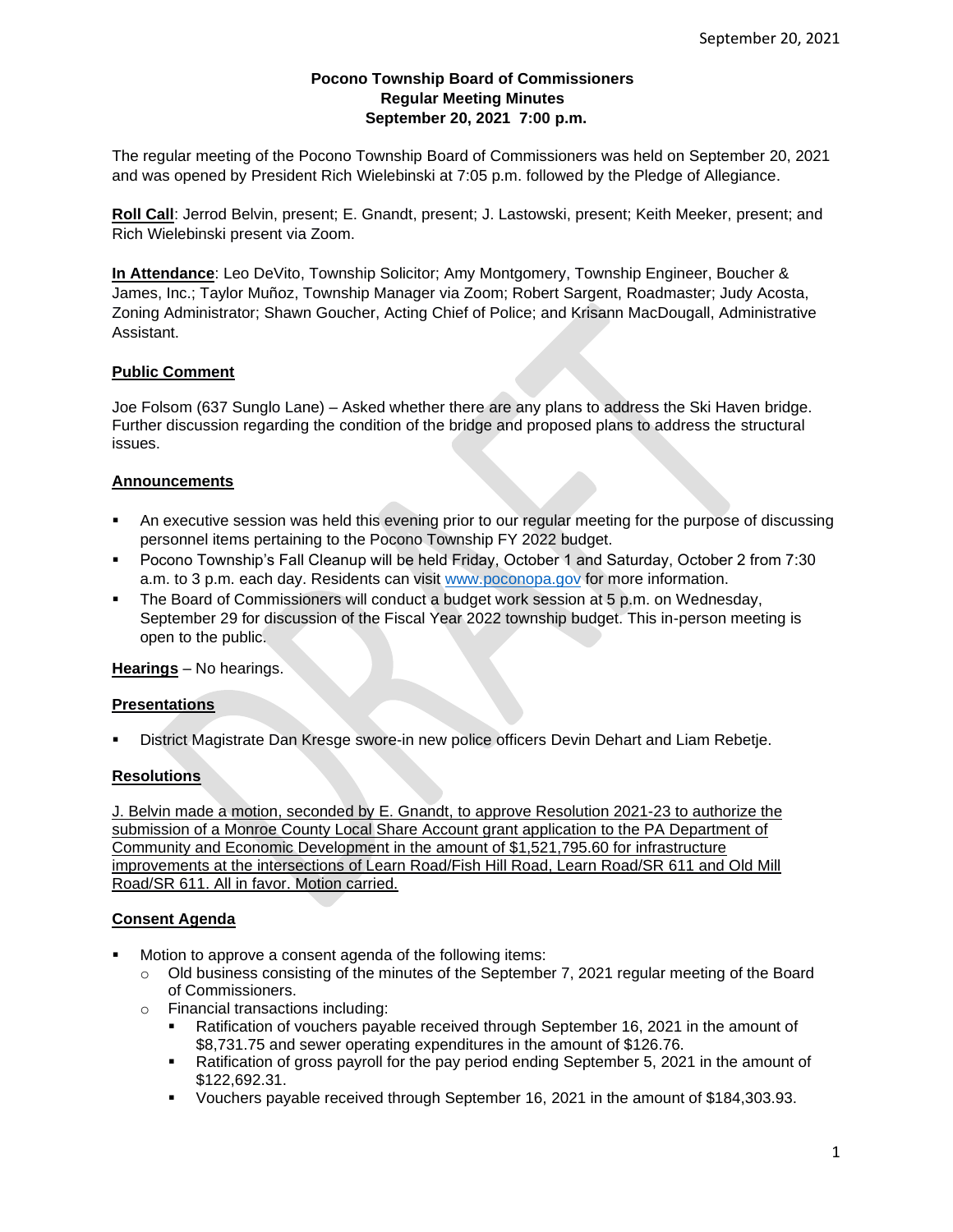- Sewer operating fund expenditures through September 16, 2021 in the amount of \$25,631.18.
- Sewer construction fund expenditures through September 16, 2021 in the amount of \$13,635.57.
- Capital reserve fund expenditures through September 16, 2021 in the amount of \$2,759.52.
- $\circ$  A Fire Tax disbursement of \$1,284.76 to the Pocono Township Volunteer Fire Company.

J. Belvin made a motion, seconded by K. Meeker, to approve the consent agenda. E. Gnandt asked for clarification on the minutes relating to police overtime. L. DeVito provided explanation. All in favor. Motion carried.

#### **NEW BUSINESS**

- 1. **Personnel** No new business.
- **2. Travel/Training Authorizations**  No travel/training authorizations.

### **Report of the President**

Richard Wielebinski

R. Wielebinski made a motion, seconded by E. Gnandt, to waive Mountain View Park pavilion rental fees on September 25, 2021 for non-profit Pocono Services for Families & Children to host their Project Success program. All in favor. Motion carried.

R. Wielebinski made a motion, seconded by J. Lastowski, to approve Escrow Release No. 8 for the Trap Enterprises Route 0611 Project, per the Township Engineer's recommendation letter dated September 16, 2021, reducing the Applicant's construction escrow by \$16,701.81 and leaving a balance of \$572,695.05. All in favor. Motion carried.

R. Wielebinski made a motion, seconded by J. Belvin, to approve a monthly \$60.00 cell phone stipend to Township Manager, Taylor Munoz. E. Gnandt asked for clarification. All in favor. Motion carried.

Update regarding the installation of the basketball court at TLC Park and other projects at the site  $-$ The basketball court is now fully paved and light stanchions have been installed. Bases for backboards were installed today, and road crew will install base of sidewalk tomorrow around the perimeter of the court. Road crew will be pulling wires. Fencing will be installed after blacktop is complete.

#### **Commissioner Comments**

Jerrod Belvin – Vice President

Emergency Management Update – Still working to see if County will qualify for FEMA Public Assistance funding. E. Gnandt asked whether this would apply to individuals. J. Belvin stated the County would have to demonstrate significantly more damage for individuals to qualify.

Ellen Gnandt – Commissioner

▪ Inquired if purchase of excavator was COSTARS. Asked about status of agreement with HJP Park and requested a copy of the agreement. Asked about BCRA and their ability to serve Pocono Township with water.

Jerry Lastowski – Commissioner

Asked if UGI will have S.R. 314 paved by winter.

Keith Meeker – Commissioner – No comment.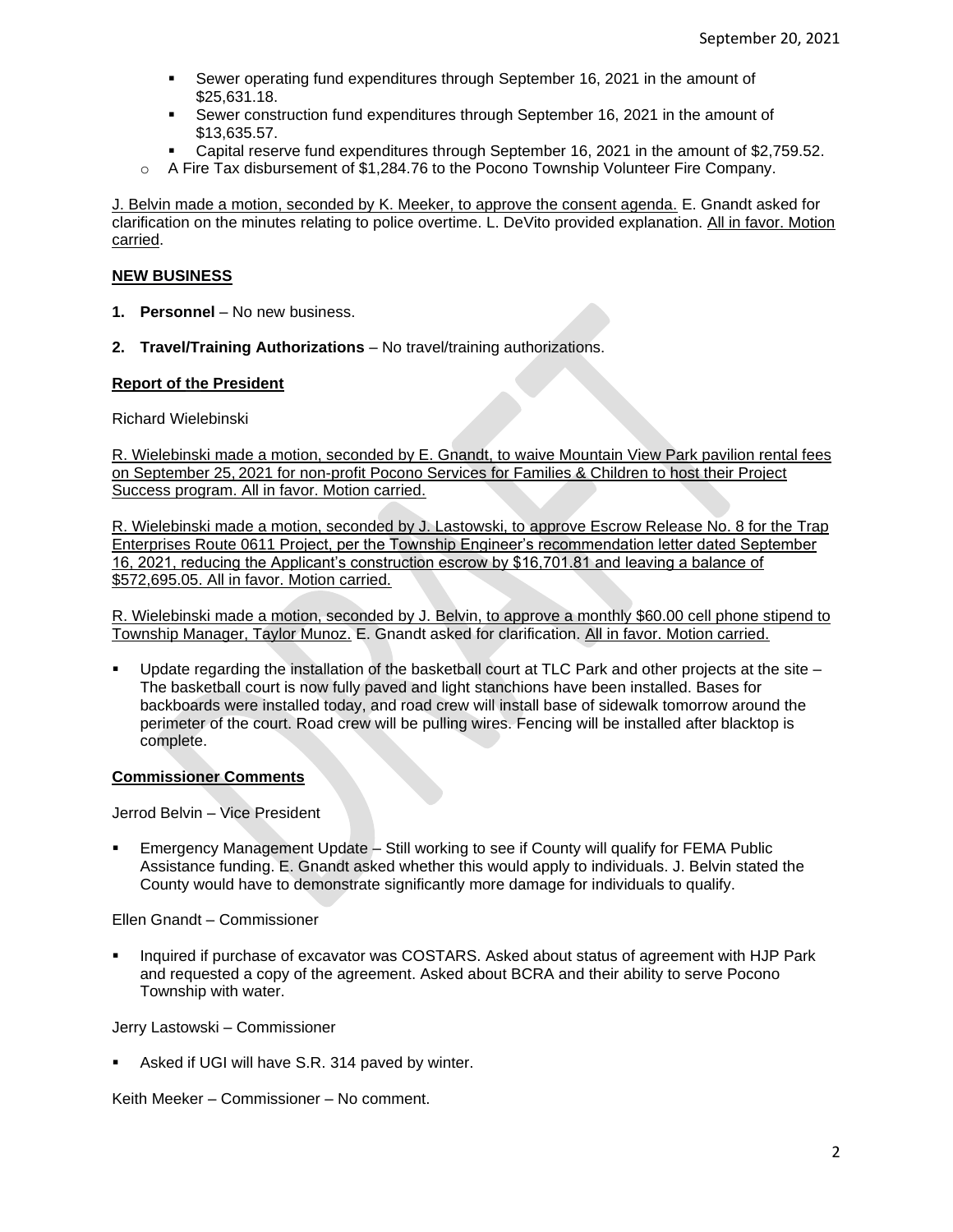# **Reports**

## **Public Works Report**

- Current Public Works projects and storm damage report Wrapping up storm damage repairs.
- TLC Park Project Update Basketball court is progressing. Jim Schlier indicated he will donate topsoil to put around the basketball court. J. Lastowski suggested that the Board send a thank you letter to donors as they arise.

J. Lastowski made a motion, seconded by K. Meeker, to amend the agenda for discussion and possible action for the advertising of a 2005 Peterbilt dump truck and 2009 Chevy Impala on Municibid. No discussion. All in favor. Motion carried.

J. Lastowski made a motion, seconded by J. Belvin, for the Township to advertise the 2005 Peterbilt dump truck and the 2009 Chevy Impala on Municibid. All in favor. Motion carried.

## **Administration – Manager's Report**

- Updates on current Township action items
	- o Phillips & Donovan architectural feasibility study will begin September 27, 2021 and is moving forward.
	- o Rollout of new Traisr platform in progress Meeting took place this week and Traisr is working with the County to integrate GIS into their system for Pocono Township.
	- $\circ$  Investigating the possibility of park usage fees for non-Monroe County residents Conducting research as to what other municipalities are doing regarding park fees for non-Monroe County residents and will work on more research for presentation to the Board.
- Discussion regarding revisions to the Township cleanup fees charged for large panel trucks and trailers.

J. Belvin made a motion, seconded by J. Lastowski, to accept a revised cleanup fee schedule for Township cleanup days, with new rates for larger trailers and U-Haul vehicles. All in favor. Motion carried.

- Discussion regarding proposal by Tom Lovito to purchase two-acre Learn Road parcel and provide easement access to Pocono Township for developing a parking area for the adjoining open space parcel. R. Wielebinski stated it was very gracious of Mr. Lovito to make this offer and agrees with preparing a document to establish the Township's use. L. DeVito stated it would be part of the formal record. J. Lastowski asked about liability. L. DeVito indicated there would likely be an indemnification agreement. Will discuss further steps with Mr. Lovito and and report back to the Board.
- BCRA representatives to attend second Commissioners meeting in October to discuss water line capacity in Pocono Township.

E. Gnandt questioned the feasibility study where it states the meeting room would seat 8-10 people on the old plans. J. Belvin stated there would be multiple meeting rooms. T. Munoz will clarify what information needs to be updated and report back to the Board. E. Gnandt requested a meeting with the architect to discuss updates to the Township's facility needs.

## **Township Engineer Report**

- Discussion and update regarding the Northridge/Serenite Holly Court project Held a meeting recently with applicant to discuss Holly Court portion of their project, as Holly Court is part of the original plans that were recorded. Will provide a plan amendment that allows for phasing of the project and start Holly Court sooner. The Hunter Circle part of the plan is where plan changes are proposed and will continue to work through the land development process. All parties agreed that it was time to move this project along. The Board should expect movement on the project soon.
- Stormwater and infrastructure issues identified following recent storm events J. Tresslar prepared a letter last week of the various inspections completed and recommendations for repair.
- St. Paul's Lutheran drainage basin repairs Waiting for weather to clear.